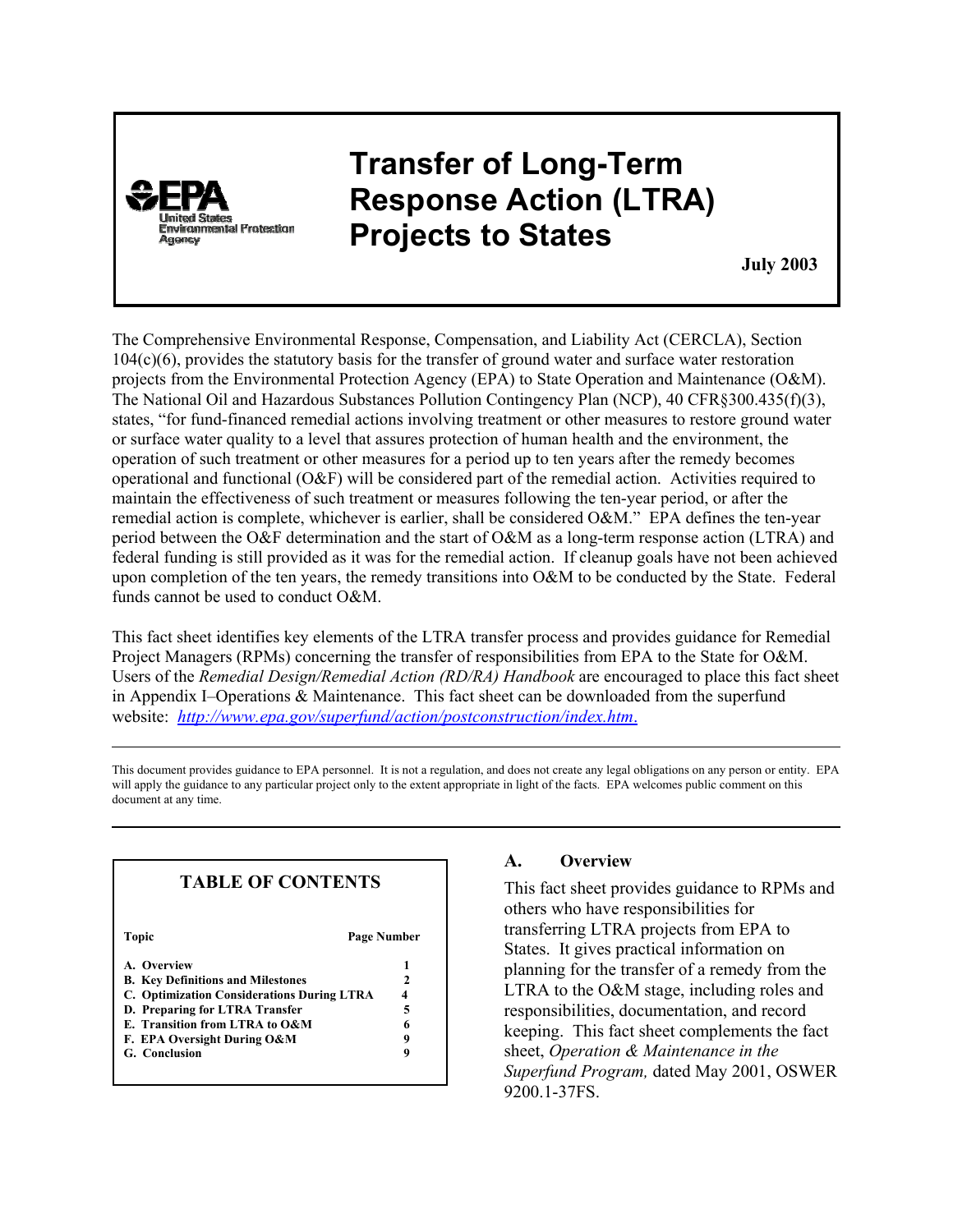# **B. Key Definitions and Milestones**

The concepts defined in this section are shown graphically in **Exhibit 1**. The actions and subactions are also defined in the Superfund Program Implementation Manual (SPIM) and are reported in the WasteLAN database.

# *What is a long-term response action (LTRA)?*

The NCP, 40 CFR§300.435(f)(3), states: "For fund-financed remedial actions involving treatment or other measures to restore groundor surface-water quality to a level that assures protection of human health and the environment, the operation of such treatment or other measures for a period of up to ten years after the remedy becomes operational and functional will be considered part of the remedial action." The ten year period between the O&F determination and the start of O&M is defined for the purposes of this fact sheet as a long-term response action, LTRA, and federal funding is still provided as it was for the remedial action. Ground water pump and treat and monitored natural attenuation (MNA) remedies with objectives of aquifer restoration are currently the most common LTRA remedies.

The LTRA provision is limited to remedies involving ground water and surface water **restoration**. A restoration remedy is a remedial action with the objective of returning all or part of a surface water body or ground water aquifer to cleanup levels specified in the Record of Decision (ROD).

It should be noted that restoration can be the objective of interim remedies as well. Thus, an O&F determination for an interim remedy with a restoration objective will also initiate the LTRA ten-year period.

## *What is NOT considered an LTRA?*

The NCP, 40 CFR§300.435(f)(4), identifies two remedies that are **not** considered restoration measures:

- Source control maintenance measures and
- Ground- or surface-water measures initiated for the primary purpose of providing a drinking water supply (not for the purpose of restoring ground water).

In addition, the following measures do not have ground water restoration as an objective, and therefore, would *NOT* be considered LTRAs:

- A ground water pump and treat remedy with containment as the only objective and
- Ground water monitoring only (with no restoration objective).

# *How are nonaqueous phase liquids (NAPLs) addressed?*

Special consideration may be needed for response actions where the specific remedial action objective is the removal of nonaqueous phase liquid as a source material through direct extraction [e.g., pumping or collection trenches for light nonaqueous phase liquid (LNAPL)] or enhanced recovery techniques [e.g., in-situ thermal treatment for dense nonaqueous phase liquid (DNAPL)]. The remedial action objective for these actions is generally source removal or recovery. As such, these actions generally do not trigger the LTRA phase. However, DNAPL or LNAPL recovery frequently will be done concurrently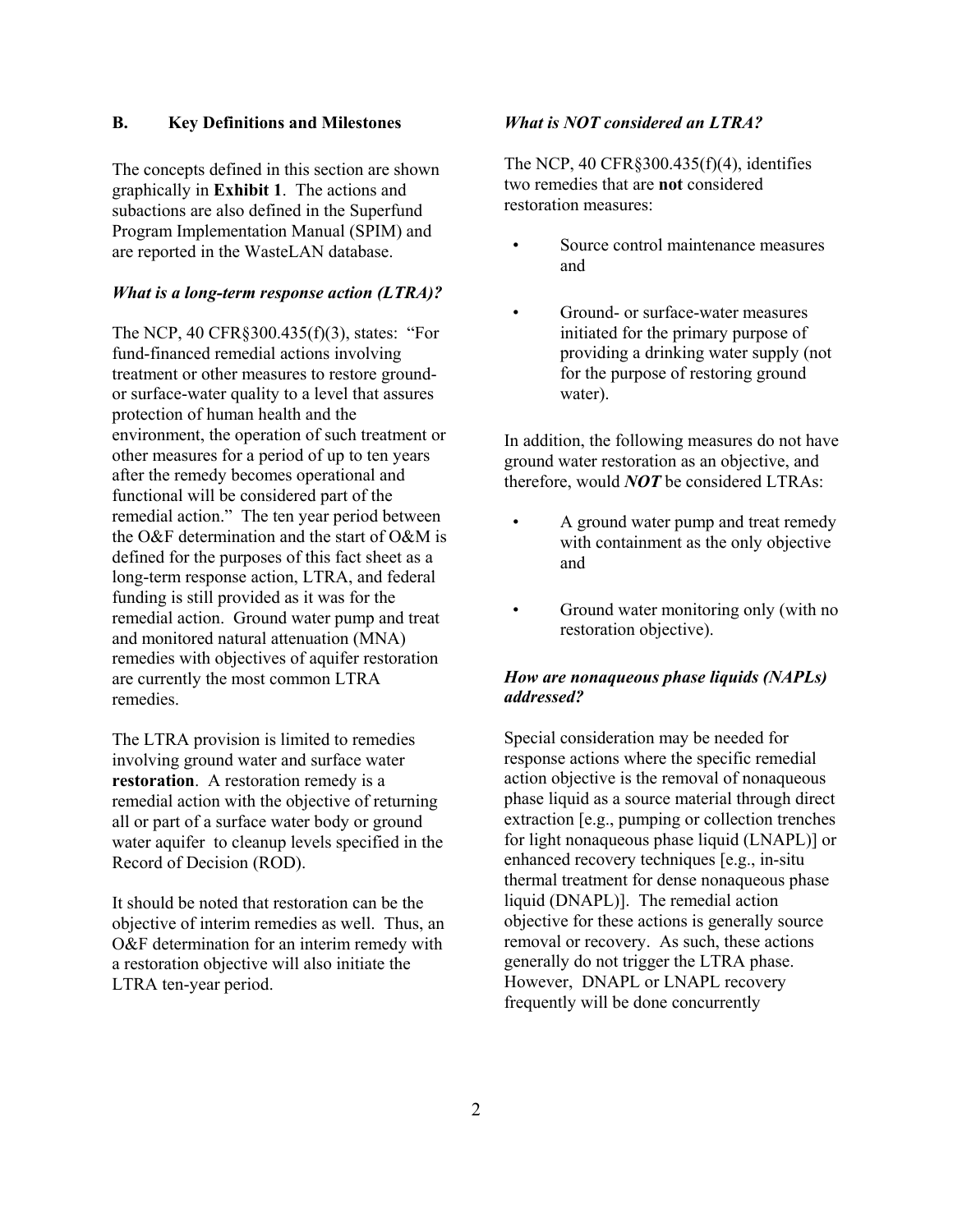

**Exhibit 1- Fund-lead Ground Water and Surface Water Restoration Pipeline** 

with response actions to restore a ground water plume containing dissolved contaminants (using technologies such as pump and treat or MNA). In these cases, the response action addressing restoration of the ground water plume will transition to LTRA following the O&F determination.

# *What is the operational and functional (O&F) determination?*

The NCP, 40 CFR§300.435(f)(2) states, "A remedy becomes operational and functional either one year after construction is complete ("shake-down" period), or when the remedy is determined concurrently by EPA and the State to be functioning properly and is performing as designed, whichever is earlier. EPA may grant extensions to the one-year period, as appropriate." This reference to 'construction is complete' means the date when physical construction activities have been completed for the particular remedy component and is not the same as the 'construction completion' milestone for the entire site.

Formal O&F determinations are made for fundfinanced remedies because the O&F milestone governs when EPA turns these remedies over

to the States for O&M. For fund-financed remedies, EPA and the State conduct a joint inspection at the conclusion of construction to determine that the remedy has been constructed properly. The joint inspection also marks the beginning of the one-year O&F period described above. The O&F milestone, determined by the approval of the Interim or Final Remedial Action (RA) Report, begins the ten-year LTRA period.

In cases where LTRA is not applicable, the O&F milestone begins the O&M period. See the *Operation & Maintenance in the Superfund Program* fact sheet for more information on O&F documentation.

# *What if EPA did not make an O&F determination or did not enter a date of "O&F Actual Completion" in WasteLAN?*

As indicated in the current version of the SPIM, the date of O&F completion is documented in the Interim or Final RA Report. It may also be documented by letter to the interested parties. For remedies that were O&F prior to fiscal year 2000, however, the documentation requirements were not as clearly specified.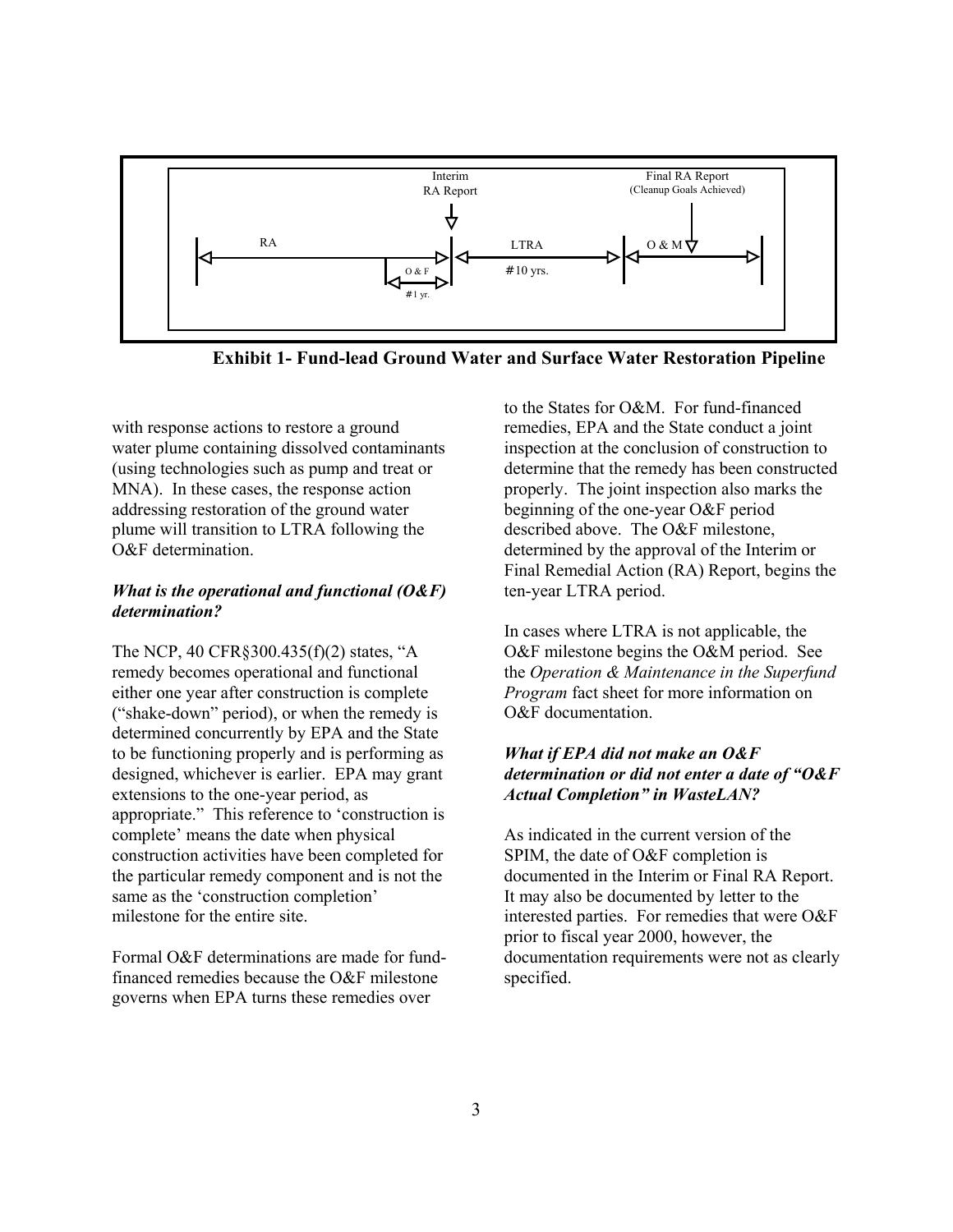If an O&F completion date has not been documented and entered in WasteLAN, it is critical that the Region establish this date in order to properly track the start of the ten-year LTRA period and transfer the remedy to the State at the end of LTRA. Possible approaches are:

1) Check the site files for any letters or other correspondence to the State that may have established the O&F completion date. Enter that date in Wastel AN

2) Check the site files for documentation of when construction was completed for the restoration remedy OU, which establishes the start of the one-year O&F period. A contractor progress report, documentation of a contract final inspection, or documentation of a joint inspection with the State may exist to establish when construction was completed for the relevant OU. The OU is considered O&F complete one year after physical construction is complete, unless EPA extends the period.

3) If remedial action completion has been documented for the restoration remedy OU, through an Interim or Final RA Report, this document can also establish the O&F completion date.

Regardless of the approach used for entering the O&F completion date in WasteLAN, the Region also should notify the State in writing of the O&F date established to properly document when the remedy will be transferred to the State.

#### *Does the ten-year LTRA period ever restart?*

The ten-year LTRA period would not change or restart following the initial O&F determination. Adjustments to ground water restoration remedies are routine (e.g., following an optimization review) to ensure effective and

efficient operations. These adjustments would not impact or change the LTRA period.

# **C. Optimization Considerations During LTRA**

EPA intends to transfer to States ground water and surface water restoration systems that are operating effectively and efficiently. Optimization reviews by an independent party are an important tool used to evaluate operating systems. The major questions that should be addressed during an optimization review include:

- Has an evaluation been conducted on the efficiency of extraction, treatment, and overall performance?
- Can adjustments be made to the extraction or treatment systems to reduce costs?
- Is the system making progress toward achieving restoration cleanup goals?
- Is the plume contained and contaminant migration under control?
- Are recovery wells properly located to maximize capture?
- What exit strategy will be used to guide decisions on when to shut down the ground water restoration system?
- Were any performance issues identified during the previous five-year review and have they been addressed?
	- Do adjustments need to be made to the monitoring effort?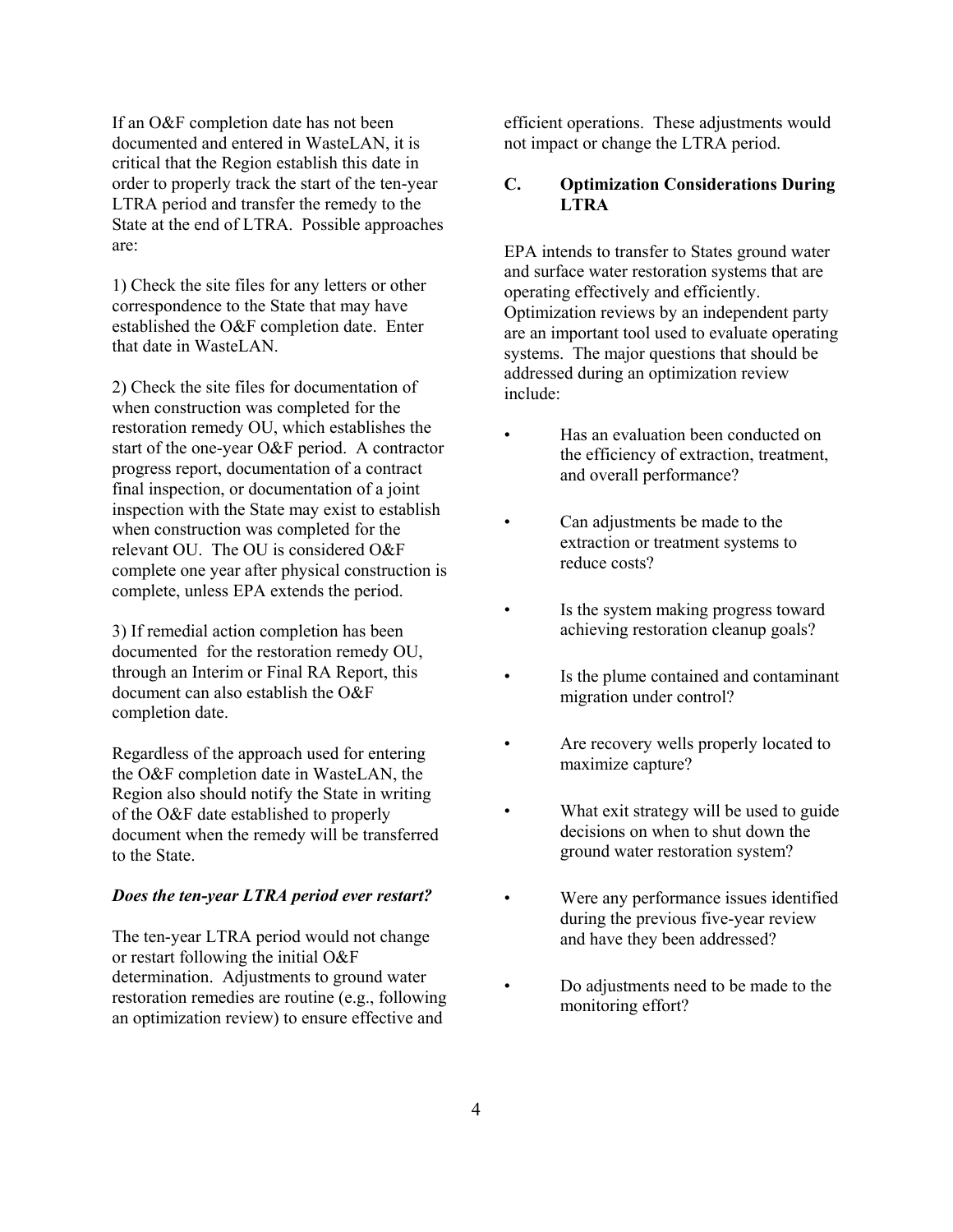Are system components outdated? Is there newer technology which would improve the efficiency/effectiveness of the system and reduce long-term costs?

In general, optimization reviews to verify remedy effectiveness and identify opportunities for cost savings should be conducted early in the LTRA period. In particular, this allows more time for construction and operation of an optimized system prior to transfer. If an optimization review is not conducted within the first few years of system operation, RPMs are encouraged to conduct the review and implement recommendations prior to transferring an LTRA project to the State.

During the LTRA period, expenditures for an optimization review, design and implementation of an optimized system are usually pipeline operations or ongoing remedial action expenses. RPMs should ensure that funding is identified and coordinate with the State to ensure the State provides its ten percent cost share. Where feasible, Regions are encouraged to coordinate the timing of any optimization reviews with five-year reviews.

#### **D. Preparing for LTRA Transfer**

State involvement in fund-financed ground water and surface water restoration projects can begin at different stages. For remedies where the State has assumed the lead role for remedial action under a cooperative agreement, the State may design and build the remedy, and then operate the system, with EPA funding, throughout the ten-year LTRA period. Where EPA maintains the lead for remedial action, EPA will likely operate the system throughout the LTRA period. In both cases, the State continues to provide ten percent of the cost during the LTRA period. States can assume the lead at any time during the LTRA period, but no later than at the end of the ten-year period.

This fact sheet is written from the perspective of ten years of EPA operations followed by transition to the State. However, the general principles would apply even if the State is the lead agency during the LTRA period.

Planning ahead for transfer from LTRA to O&M should start during Remedial Design (RD) of the system. Early preparation helps to:

- Clarify State financial and performance commitments,
- Ensure that adequate language is incorporated into the State assurances embodied in Superfund State Contracts (SSC) and Cooperative Agreements (CA), and
	- Provide an opportunity for State input to system design, operation during the LTRA period, and for State-funded O&M after the transfer.

As discussed in the *Operation & Maintenance in the Superfund Program* fact sheet, the O&M Plan developed during Remedial Design (RD) stage is a critical component of the transfer process, and helps to ensure the proper transition of responsibility for O&M of fund-lead projects from EPA to the State. The O&M Plan should define the administrative, financial, and technical details and requirements for inspecting, operating, and maintaining the various components of a remedy. An O&M Plan for an LTRA project should generally contain the elements identified in **Exhibit 2**.

During the Remedial Action stage, major considerations should include updating the O&M Plan and encouraging State officials to visit the site during construction. The joint inspection and the O&F determination are also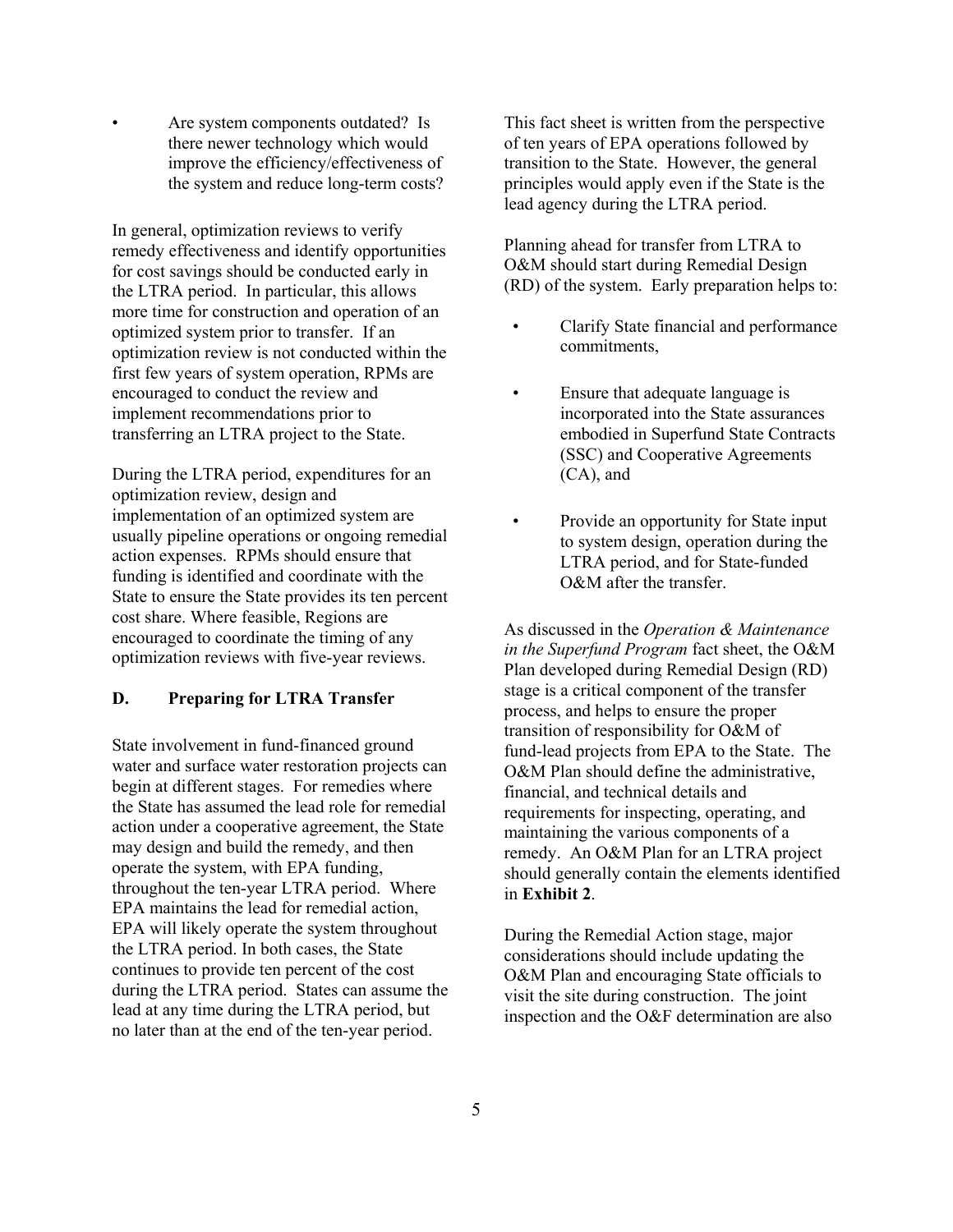#### **Exhibit 2 – Typical O&M Plan Elements to Consider for LTRA Transfer**

- Designation of the organizational unit of the State government responsible for O&M
- Identification of the availability of State funding mechanisms for O&M activities
- Milestone dates for State assumption of O&M responsibilities
- Criteria for determination of O&F
- Description and duration of O&M activities
- Summary of O&M staffing needs (including training and certification requirements)
- Summary of O&M performance standards
- Contingency plan for handling emergency and abnormal occurrences
- Safety requirements for O&M activities
- Equipment and material requirements
- Estimates of annual O&M costs
- Reporting requirements
- Conditions for O&M termination
- Description of site use and disposition of facilities following completion of O&M
- Modification of existing site health and safety plan (HASP) and quality assurance project plan (QAPP)
- Access and property issues
- Description of all required institutional controls

completed during the RA stage. During the LTRA period, the O&M Plan should be updated to reflect actual remedial activities. For LTRA projects, as well as all other projects, the State and EPA should have frequent discussions about the O&M Plan, the determination of O&F, the joint EPA/State inspection, the O&M Manual, and any facility, cost, or schedule changes. This early involvement would help to:

- C Provide adequate time for the State to prepare for transfer, including such components as bidding and securing contractor services, receiving training on plant operation and maintenance, and securing funding;
- C Allow the State adequate opportunity to participate in the evaluation of plant performance and efficiency; and
- C Allow the State to work through site access issues as needed.

Additional considerations are discussed in the *Operation & Maintenance in the Superfund Program* fact sheet.

## **E. Transition from LTRA to O&M**

If cleanup goals have not been achieved upon completion of the ten-year LTRA period, the remedy transitions from LTRA into O&M. This O&M designation is made only to distinguish the funding from federal to State. It is not related to any operational change in the system. Once the cleanup goals have been met, either during or after the ten-year period, a follow-on monitoring component may be required, which also is defined as O&M. If cleanup goals are achieved at any time before the end of the ten-year LTRA period, the remedy may also transition to O&M, if appropriate.

Many issues need to be addressed before an LTRA project can be successfully transferred. **Exhibit 3** is a checklist of considerations that the Region and State can follow over the life of a project to minimize LTRA transfer issues.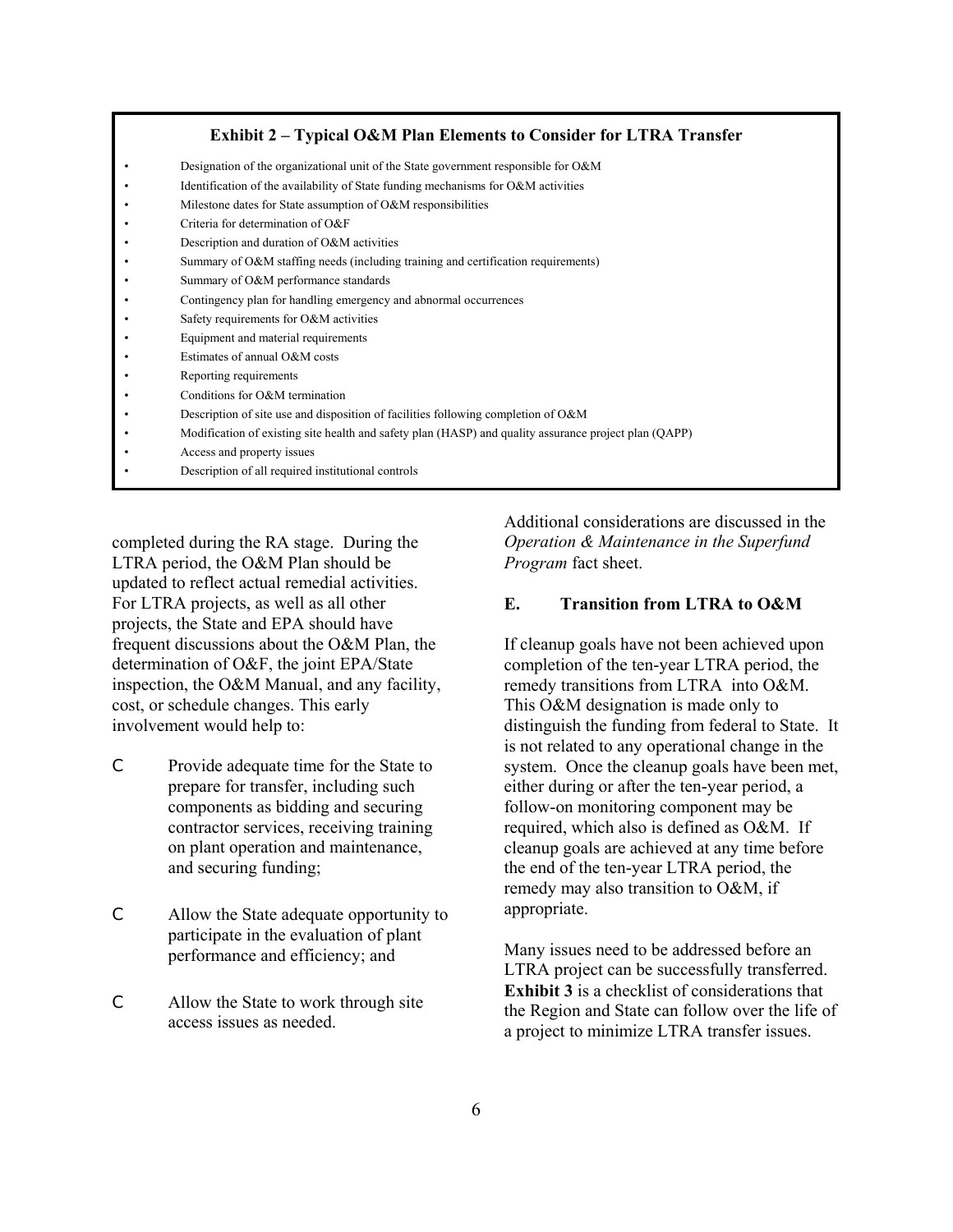| <b>Exhibit 3 – Checklist of LTRA Considerations During a Superfund Project</b> |                                                                                                                                                                                                                                                                                                                                                                                                                                                                                                                                                                                                                                                                                                                                                                  |  |
|--------------------------------------------------------------------------------|------------------------------------------------------------------------------------------------------------------------------------------------------------------------------------------------------------------------------------------------------------------------------------------------------------------------------------------------------------------------------------------------------------------------------------------------------------------------------------------------------------------------------------------------------------------------------------------------------------------------------------------------------------------------------------------------------------------------------------------------------------------|--|
| <b>Project Phase</b>                                                           | <b>LTRA Considerations</b>                                                                                                                                                                                                                                                                                                                                                                                                                                                                                                                                                                                                                                                                                                                                       |  |
| Remedial Design                                                                | $\boldsymbol{u}$<br>Ensure that the RD statement of work includes development of an O&M Plan for LTRA;<br>$\boldsymbol{u}$<br>Consult with the State to develop an O&M Plan for the selected remedy; and<br>$\boldsymbol{u}$<br>Ensure signed SSC/CA includes language on the process for determining O&F date, EPA and State<br>obligations, and disposition of real property.                                                                                                                                                                                                                                                                                                                                                                                  |  |
| Remedial Action                                                                | $\boldsymbol{u}$<br>Ensure that the RA statement of work and design specifications require training of O&M staff<br>before the remedy is turned over;<br>$\boldsymbol{u}$<br>Update O&M Plan;<br>$\boldsymbol{u}$<br>Coordinate review and finalization of the O&M Manual with the State;<br>$\boldsymbol{u}$<br>Draft the Interim RA Report at the completion of construction, including section on required O&M<br>activities;<br>$\mathbf{u}$<br>Encourage State officials to visit site during construction;<br>$\mathbf{u}$<br>Conduct joint EPA/State inspection at completion of remedy construction; and<br>$\boldsymbol{u}$<br>EPA and State make an O&F determination and document it in the Interim RA Report as well as in<br>a letter to the State. |  |
| O&F through Year 6 of<br><b>LTRA</b> Period                                    | $\boldsymbol{u}$<br>EPA (or State) operates system, makes adjustments, repairs, replacements, as appropriate;<br>$\boldsymbol{u}$<br>Conduct a five-year review, consistent with the schedule for the site;<br>$\boldsymbol{u}$<br>Consider an optimization review to ensure effective and efficient operation; and,<br>$\boldsymbol{u}$<br>Strengthen communication with State (e.g., share performance and monitoring data, results of<br>performance reviews, etc.).                                                                                                                                                                                                                                                                                          |  |
| Year 7 of LTRA                                                                 | $\boldsymbol{u}$<br>EPA initially notifies State by letter of date of LTRA transfer; and<br>$\boldsymbol{u}$<br>State should initiate funding requests for continued O&M after LTRA is complete.                                                                                                                                                                                                                                                                                                                                                                                                                                                                                                                                                                 |  |
| Year 8 of LTRA<br>(PLANNING AND<br><b>PERFORMANCE</b><br><b>REVIEWS</b>        | $\boldsymbol{u}$<br>Revise O&M Plan as appropriate;<br>$\boldsymbol{u}$<br>Continue to share cost and performance data and other technical data with State;<br>$\boldsymbol{u}$<br>Review property transfer and site access requirements;<br>$\boldsymbol{u}$<br>State begins staffing activities for O&M (e.g., hiring initiatives, procurement strategy and time line<br>for contract support);<br>$\boldsymbol{u}$<br>Identify equipment for repair/replacement; and,<br>$\boldsymbol{u}$<br>Consider an optimization review, if not previously performed.                                                                                                                                                                                                    |  |
| Year 9 of LTRA<br>(IMPLEMENT<br><b>SYSTEM CHANGES)</b>                         | $\boldsymbol{u}$<br>EPA notifies State again by letter of date of anticipated transfer from LTRA to O&M so State can<br>have ample time for budgeting O&M costs, agree on schedule and milestones;<br>$\boldsymbol{u}$<br>Design/construct revisions to system, as required;<br>$\boldsymbol{u}$<br>EPA (or State) operates system;<br>$\boldsymbol{u}$<br>Revise all manuals, sampling plans, and monitoring plans;<br>Conduct second five-year review, consistent with the schedule for the site; and,<br>Prepare to transfer permits, warranties, certificates of occupancy, deeds, and other agreements.                                                                                                                                                     |  |
| Year 10 of LTRA<br>(COMPLETE<br><b>TRANSFER)</b>                               | $\boldsymbol{u}$<br>State completes arrangements for conducting O&M services;<br>$\boldsymbol{u}$<br>State personnel or contractor should observe operations and receive training on the treatment<br>system;<br>$\boldsymbol{u}$<br>Complete all transfer documents/arrangements; and<br>$\boldsymbol{u}$<br>EPA sends final letter confirming transfer date and schedule for any remaining actions.                                                                                                                                                                                                                                                                                                                                                            |  |
| O&M Period                                                                     | $\boldsymbol{u}$<br>State assumes responsibility for conducting O&M<br>$\boldsymbol{u}$<br>State provides progress reports to EPA as agreed;<br>$\boldsymbol{u}$<br>State (or EPA) conducts subsequent five-year reviews;<br>$\boldsymbol{u}$<br>State and EPA determine when cleanup goals have been achieved; and<br>$\boldsymbol{u}$<br>State or EPA prepares final RA Report.                                                                                                                                                                                                                                                                                                                                                                                |  |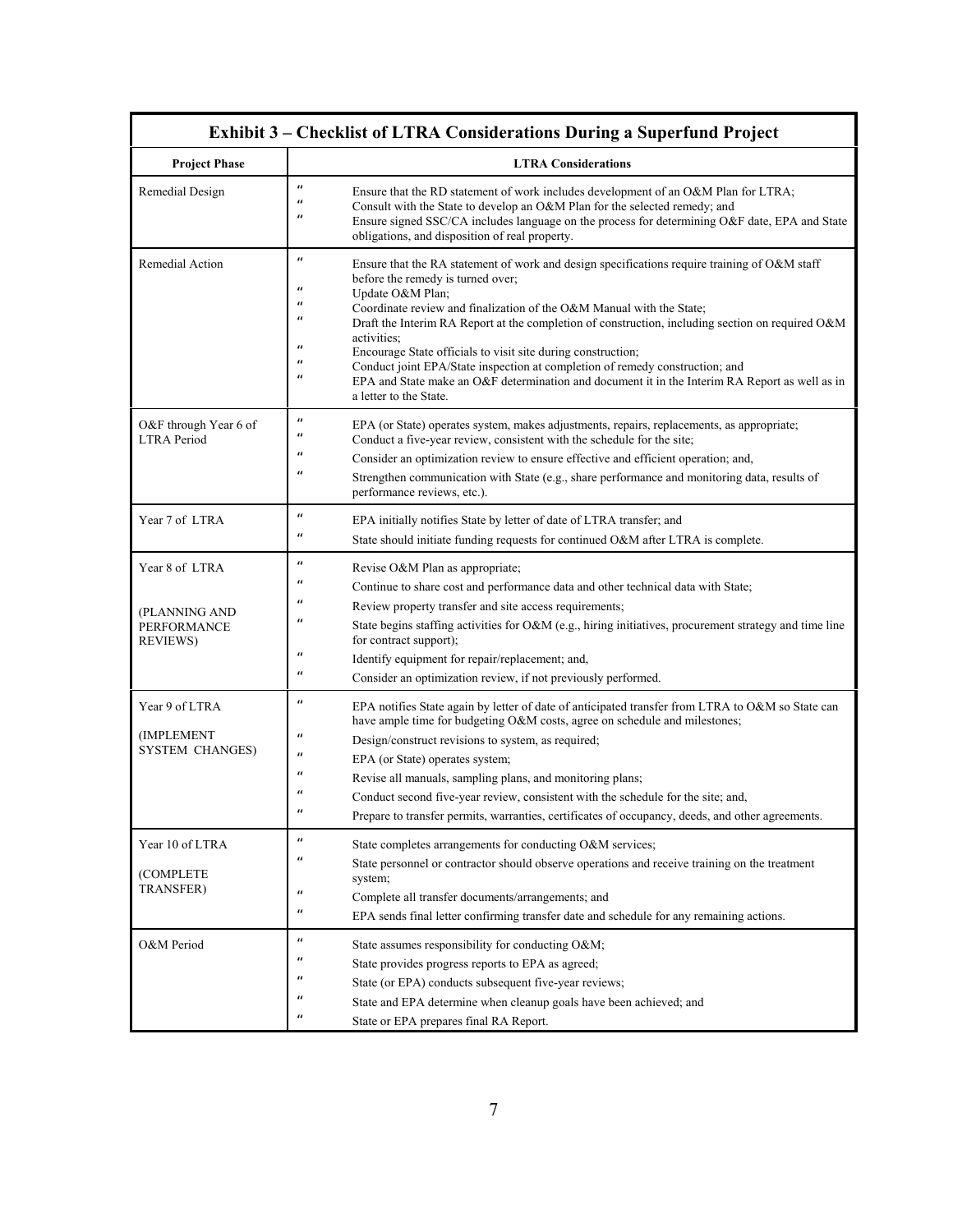However, suggested actions may be completed in a shorter time period. Regions are encouraged to review and discuss LTRA transfer schedules with the States on a routine basis (e.g., during annual work planning meetings).

## *O&F through Year 6 of the LTRA Period*

For the first 6 years of the LTRA period, major activities are those associated with routine system operations (e.g., operating the pump and treat system, performing required maintenance, evaluating the effectiveness of the MNA monitoring network, and conducting an appropriate level of monitoring to ensure system effectiveness). In addition, the RPM should review remedy performance, assess progress toward achieving goals, and conduct a five-year review consistent with the schedule for the site. An optimization review should be considered during this period.

#### *Year 7 of the LTRA Period*

During year 7 of the LTRA period, EPA should send the first notice of transfer to the State signator of the SSC. This notice should also provide State legislatures with at least two sessions to obtain needed funding after the LTRA period. An optimization review should be considered at this time if one has not been previously performed.

#### *Year 8 of the LTRA Period*

During year 8 of the LTRA period, detailed planning for the transfer of the ground water restoration system should begin. EPA intends to transfer to States, ground and surface water restoration systems that are operating effectively and efficiently. To accomplish this, specific actions should be taken prior to the transfer of an LTRA project to the State. The Region should meet with the State to define the process, clarify roles and responsibilities, and establish a schedule and milestones. Then, EPA should conduct a review of the treatment system, with State participation. The review should document the repairs or adjustments that will be corrected to

allow for the transfer after year 10. For example, EPA may need to replace remedy components that are obsolete, inefficient, or nearing the end of their useful life before transfer to the State. Follow-up actions should be completed to the extent possible prior to transfer to the State or as soon as possible thereafter. An optimization review should be considered at this time if one has not been previously performed.

#### *Year 9 of the LTRA Period*

During year 9, any changes required from the optimization review should be designed and constructed, and any required changes to the O&M Plan should be made. The State should also receive official notification, by letter, of the transfer date so there will be sufficient time for their required budgeting and contracting activities.

#### *Year 10 of the LTRA Period*

During year 10, EPA should continue to operate and maintain the LTRA in an effective and efficient manner making appropriate modifications and improvements. EPA should arrange, assist, or verify the transfer of title for all permits, warranties, access arrangements, lease agreements, easements, certificates of occupancy, and real property deeds. EPA generally will need to identify any equipment, vehicles or facilities it intends to remove at the time of transfer to allow the State an opportunity to obtain substitute equipment, vehicles, or facilities. EPA should also identify any equipment or property that it seeks to maintain title to and to participate in the disposal of any equipment no longer needed for the operation of the system. EPA should make revisions to any manuals or plans as necessary. EPA also should send another letter to the State confirming the date of transfer and providing a schedule for any remaining actions. By this time, the State should have completed its contracting activities and have a contractor in place to receive training on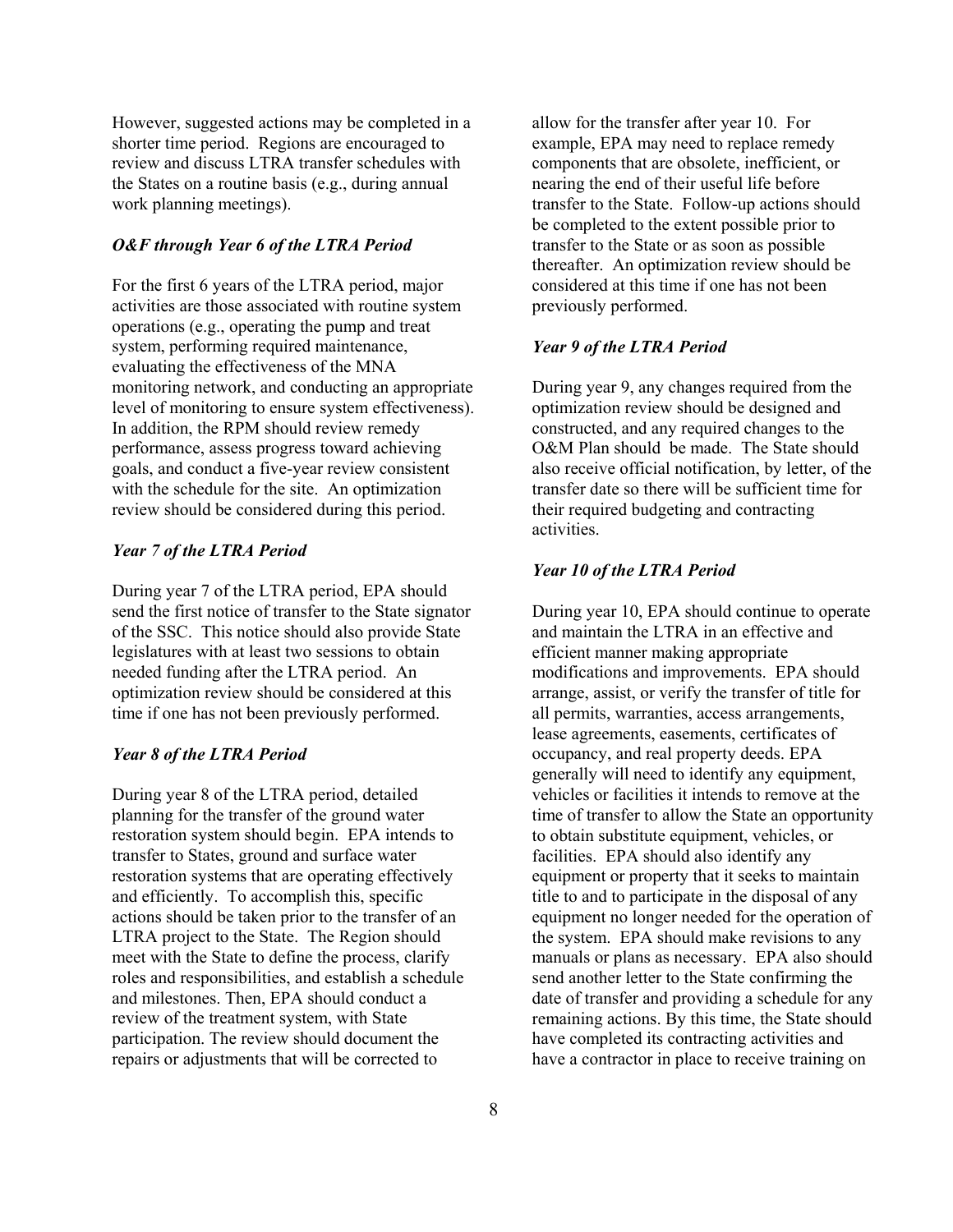the system.

To facilitate transition of the system from EPA to the State, the State should have its contractor observe and receive EPA training to operate the remedy and may jointly operate the system for the final month(s) before transition.

## *What documentation is used for transfer?*

It is recommended that all agreements associated with the transfer of the ground water or surface water restoration system be presented in a letter to the file or to the record, signed by both EPA and the State. This letter should include the following as attachments:

- Updated O&M Plan (see Exhibit 2),
- O&M Manual,
- Remedial design documents, updated with as-built drawings,
- Remedial Action Reports,
- Long-term monitoring results,
- Site Inspection Reports,
- Transfer documents for all permits warranties, access arrangements, lease agreements, easements, etc., and
- Description of all required institutional controls.

# **F. EPA Oversight During O&M**

As discussed in the *Operation & Maintenance in the Superfund Program* fact sheet, the RPM is responsible for assuring that O&M is performed by the State and that required progress reports are submitted to EPA.

Five-year reviews continue throughout the O&M period as long as waste is left on-site above levels that allow for unlimited use and unrestricted exposure. EPA will either conduct the five-year reviews or provide concurrence if the State conducts the subsequent five-year reviews.

EPA will provide funds for conducting five-year reviews; however the State assumes full responsibility for funding all actions associated with O&M at the site. Federal funds cannot be used for O&M activities.

# **G. Conclusion**

This fact sheet focuses on key elements of the LTRA transfer process. Issues such as the achievement of cleanup goals and exit strategy are beyond the scope of this fact sheet but will be considered in future guidances. For additional information concerning the transfer of LTRA projects from EPA to State for O&M, please contact the appropriate Headquarters Regional Coordinator.

This fact sheet is available electronically at:

*http://www.epa.gov/superfund/action/postconstr uction/index.htm*.